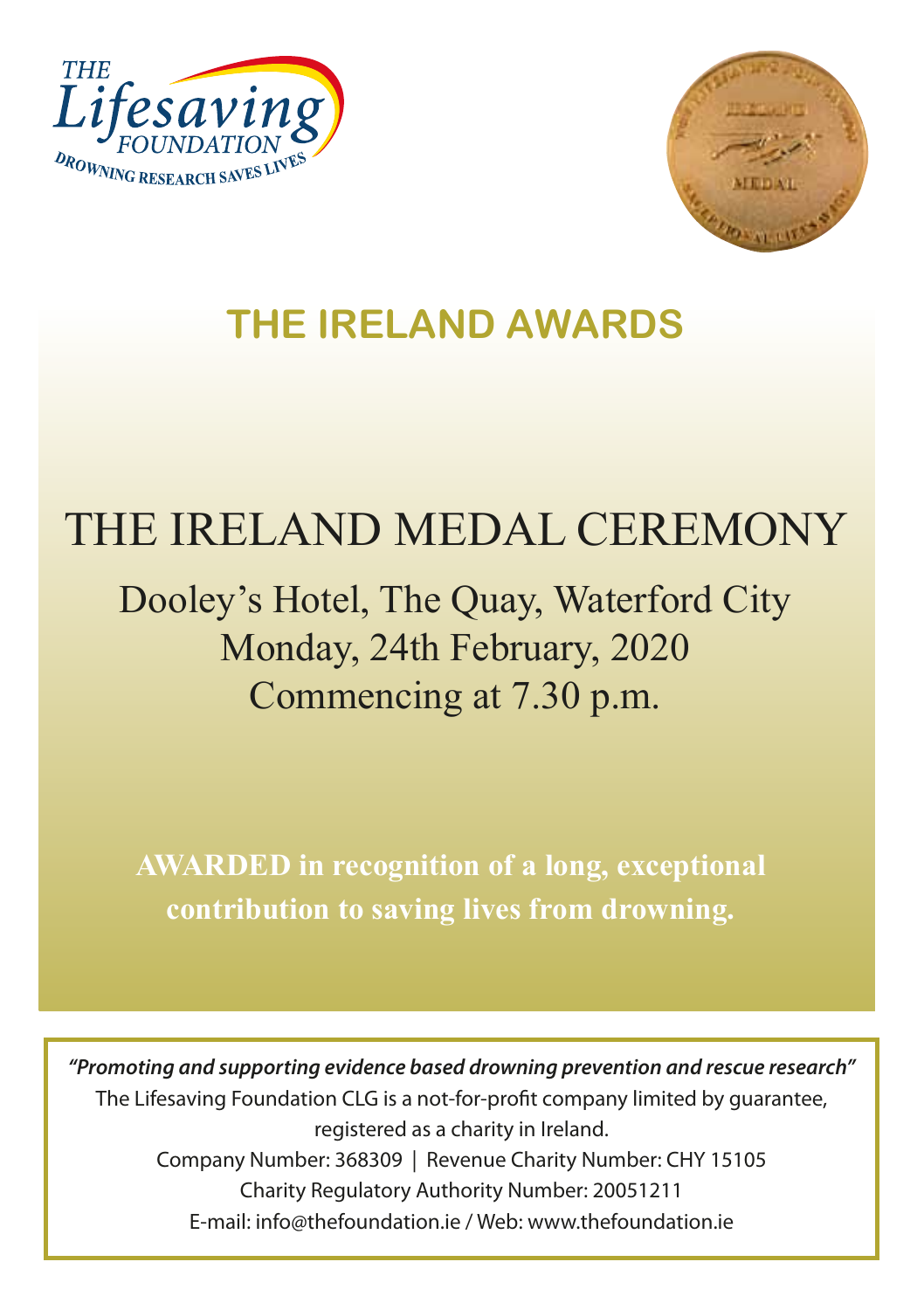#### **THE IRELAND MEDAL**

The Ireland Medal was introduced in 2003 to mark the incorporation of what had been The Royal Life Saving Society Ireland Branch's Overseas Aid Project as a new independent not-for-profit charity known today as The Lifesaving Foundation CLG. The medal is awarded annually to an Irish person, a person of proven Irish descent or an Irish organisation. The award criteria requires a 'long exceptional contribution to saving lives from drowning'. Every third year the medal is awarded to a person, without proven Irish ancestry, who has made a



significant contribution to the saving of lives from drowning. On such occasions the medal is referred to as the International Irish Medal. Usually one medal is awarded annually but this is at the discretion of the Foundation.

The first medal was awarded to Ireland's police force, An Garda Síochána, in recognition of the thousands of swimming rescues carried out by its officers since 1922. The medal was presented to then Commissioner Noel Conroy by Ireland's Taoiseach (Prime Minister) Bertie Ahern.



In 2016 a revised second version of the medal was introduced sponsored by the Hogan family in memory of their grandfather James Hogan, and his brothers Thomas and John, who between them saved over 50 persons from drowning in the River Barrow as it flows through New Ross, Co. Wexford, in the first quarter of the 20th century.





*The Hogan family at new Ross Regatta 1899*

The medal has no intrinsic value itself but today it is recognised as one of the world's major lifesaving awards thanks to the exceptionally high quality of its recipients.

John Connolly Honorary Secretary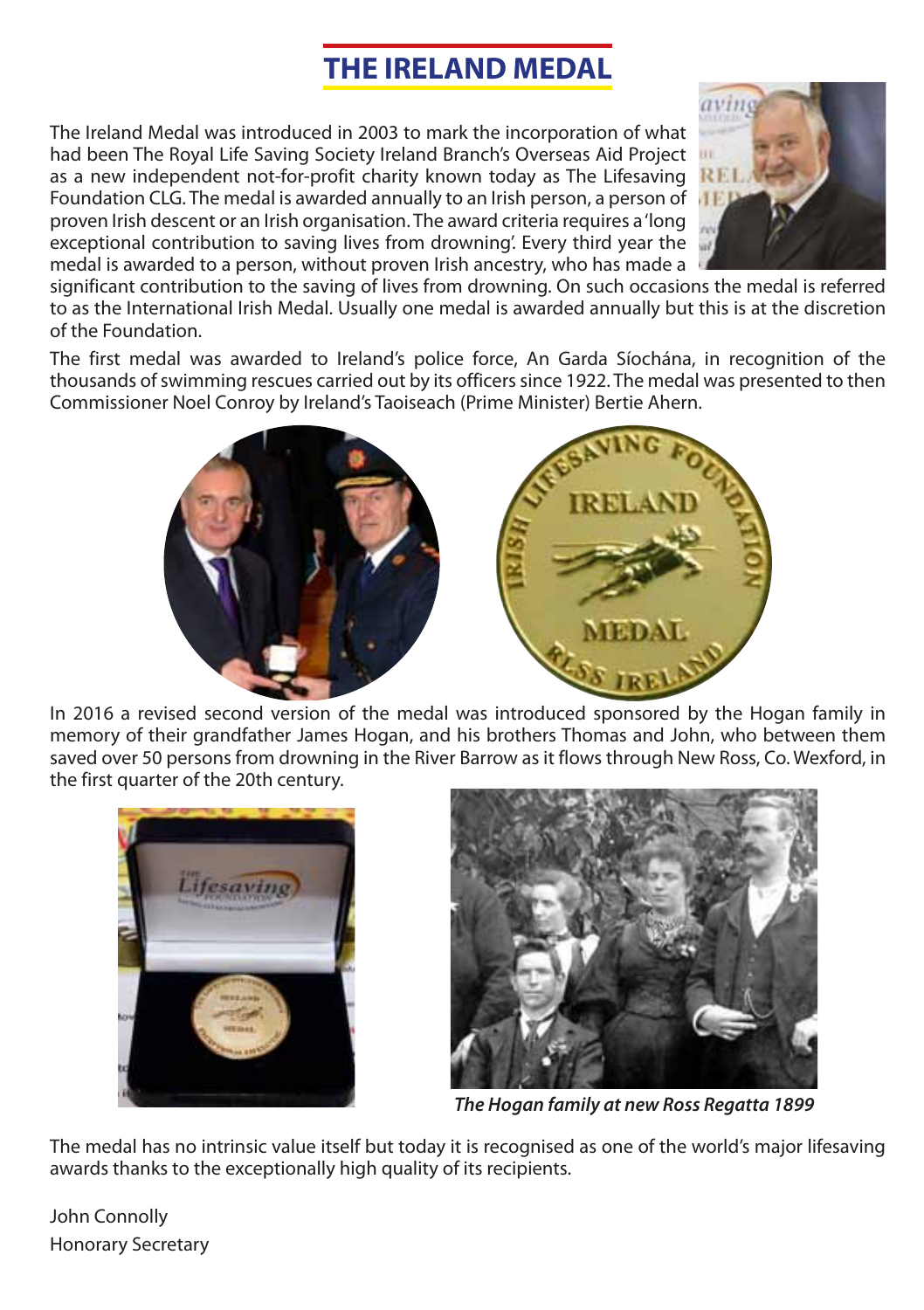#### **2003 An Garda Síochána (IRELAND)**



An Garda Síochána (Ireland's Police Force) was founded in 1922. It appears to have been taken for granted by government and the public that police officers could be called upon to rescue persons from drowning, as part of their normal duties, and therefore swimming and rescue instruction was part of the recruit training programme. Late 20th century research has established that members of An Garda Síochána are often first responders to drowning incidents. Approximately 20 officers enter deep water annually to make swimming rescues, often in extremely difficult circumstances. The majority of those rescued had deliberately entered the water, are young males, and have been drinking beforehand. Gardaí usually work in teams, swim in uniform, often displaying great courage and commitment to saving a life. It is estimated that around 2000 persons have been rescued since 1922.

### **2004 Frank Golden (UK & IRELAND)**

Surgeon Admiral Frank Golden OBE MD PhD was born and educated in Cork City, Ireland, receiving his medical doctorate from the National University of Ireland (UCC) in 1960. He joined the Royal Navy as a medical officer retiring in 1993 with the rank of Rear Admiral. He received a PhD in 1979 from the University of Leeds for his work on the early rewarming of hypothermic casualties. During his naval career he directed the Royal Navy's survival medical research department. He was a consultant advisor in human and applied physiology at the University of Portsmouth and the Royal National Lifeboat Institute (RNLI) being chairman of its Medical and Survival Committee. He wrote many articles on hypothermia and survival in water, most recently authoring the book Essentials of Sea Survival (2002) in conjunction with his University of Portsmouth colleague Professor Michael Tipton. Frank Golden died on 5th January 2014.



### **2005 John Pearn (AUSTRALIA)**

Major General Professor John Pearn AO GCStJ RFD MD PhD DSc FRACP is Professor of Paediatrics at the University of Queensland, based in the Royal Children's Hospital, Brisbane. A former Surgeon General of the Australian Defence Force, he commanded the Health Service Branches of the Royal Australian Navy, Air Force and the Army from 1997 to 2000. During his military career he saw operational service in Papua New Guinea, in the Vietnam War, in post-genocide Rwanda and in post-tsunami Sumatra. He served as National Director of Training for St. John Ambulance Australia from 1989 to 1999 and was Editor – in – Chief of the manual Australian First Aid. In 1974 he instituted the Brisbane Drowning Study to address the serious problem of toddler drownings in Australia. He has published numerous articles and book chapters on drowning related topics in international medical literature. He is a member of the ILS Medical Commission.



#### **2006 Eamonn Doherty (IRELAND)**

Eamonn Doherty joined An Garda Síochána in 1943 rising through the ranks to the position of Garda Commissioner. In retirement he represented Ireland on a European anti-drugs task force and chaired an independent arbitration panel overseeing the drinks industry's code of practice and was patron of The Irish Athletic Boxing Association. As President of the Garda Training College he introduced lifesaving into the curriculum of all Garda trainees. He was appointed chairperson of the Royal Life Saving Society's Ireland Region (overseeing the activities of the RLSS Republic of Ireland and Northern Ireland Branches) in the early 1980's and continued in this role until the early 1990's. He chaired the Irish Marine Gallantry and Meritorious Service Award body. Eamonn chaired of The Doherty Commission which studied Ireland's Air Sea Rescue Service, producing the Doherty Report which led to the transfer of this rescue service from the Irish Air Corp to The Irish Coast Guard and the stationing of rescue helicopters at a number of regional airports in place of the previously Dublin centralised rescue service.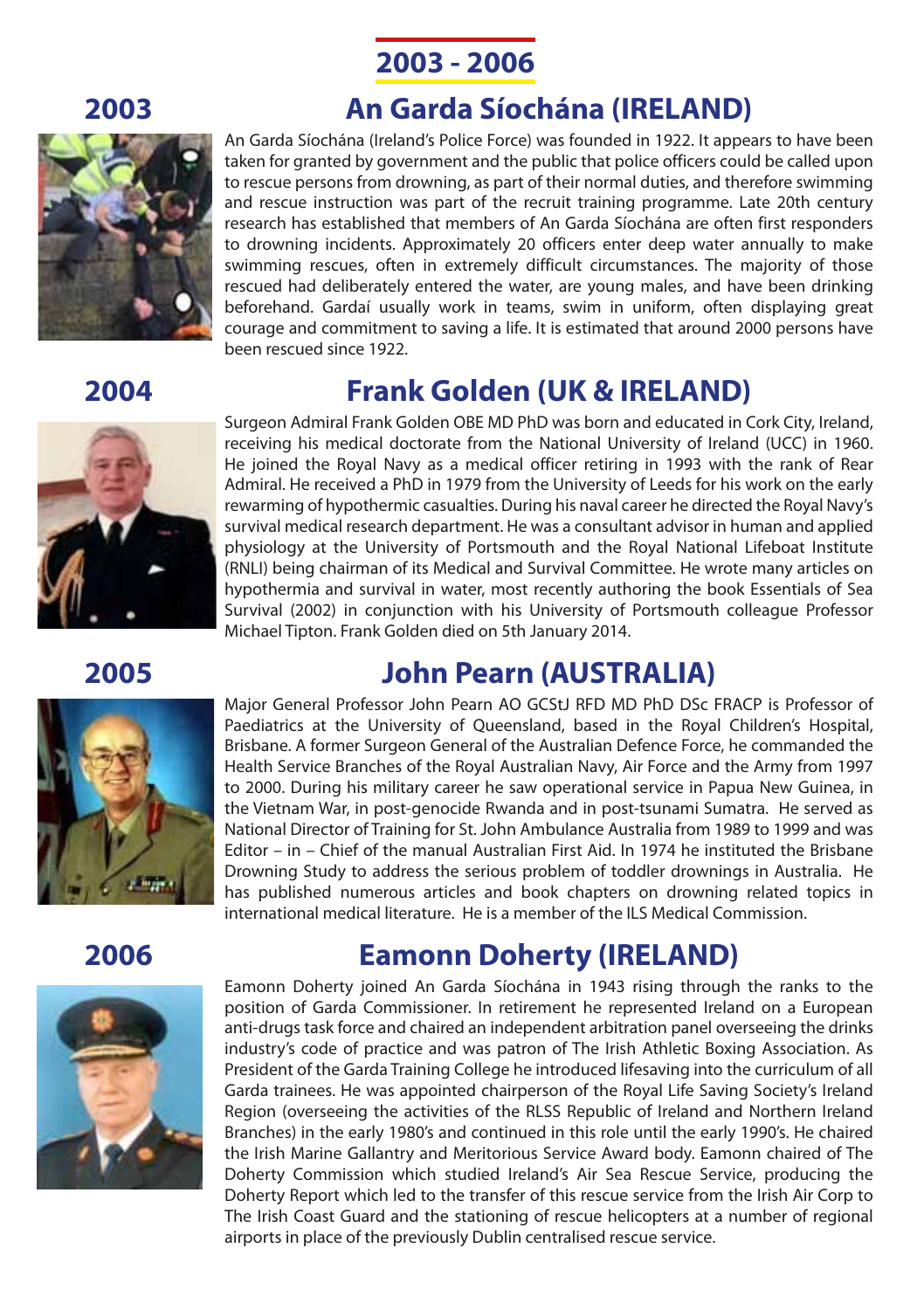

#### **2007 Foyle Search & Rescue (NORTHERN IRELAND)**

Foyle Search and Rescue (FSR) was founded in 1993 in response to the large number of persons successfully completing suicide by drowning in the River Foyle, Co. Londonderry, Between 1993 – 2006 FSR helped more than 1000 persons in distress in or near the river. Working with about 40 key volunteers FSR provides 24 hour / 7 day pager response coverage of the River Foyle, River Faughan and waterways around Strabane. Members patrol the river walkways and two bridges over the Foyle between 9pm and 3am, with a fully crewed rescue boat on the river, on Thursday, Friday and Saturday nights. The Londonderry Sentinal reported in July 2007; "Foyle Search and Rescue emergency response team volunteers have been called out 25 times in 2007 and have recovered three bodies, rescued six people from the river, assisted in taking a further six people back to safety from the water's edge and rescued four people on board a boat. They have attended a further nine incidents which did not need any further assistance."



**2008 Terence Higgins (AUSTRALIA)** The Honourable Terence Higgins AO QC was appointed Chief Justice of the Supreme Court

of the Australian Capital Territory in 2003. He has been President of the Royal Life Saving Australia ACT Branch since 1993, has served as National President of RLSSA (1997 – 2003), after which he served as RLSSA's International Development Liaison Officer. He has been Legal Advisor to RLSSA since 1993. During his first term as National President of the Royal Life Saving Society Australia he presided over a time of unprecedented growth with one million Australians taking part in RLSSA courses annually. He oversaw the development of national sponsorship and fundraising programmes and implemented significant changes to the governance structures of RLSSA which ensured that RLSSA was a driving force in the development and implementation of the Australian Water Safety Plan 1998 – 2003. In 2003 he was elected as the International Life Saving (ILS) Asia Pacific Regional Development Co-ordinator and interim chair of the ILS Development Aid Commission  $(2003 - 2004).$ 



#### **2009 Dublin Fire Brigade (IRELAND)**

In addition to providing a 365 day fire, rescue and ambulance service, Dublin Fire Brigade also has water rescue units based at three locations throughout Dublin City. Rescue boats are moored on the River Liffey close to Tara Street Fire Station and all front line fire engines carry two dry suits for use in water rescue situations. The brigade has 70 fully trained rescue boat crew, 300 Swift Water Rescue Technicians and over 1000 Swift Water First Responders. All are volunteers and do not receive extra salary for holding water rescue qualifications. Dublin Fire Brigade responds to approximately 145,000 emergency calls annually. The crews responding to call-outs are fully trained to deal with a fire, ambulance and water rescue situations. In the 10 years since the water rescue units were established fire fighters in Dublin have attended over 2000 water related incidents and over 1000 persons have been rescued from drowning.



### **2010 Patricia Wilcox (SOUTH AFRICA)**

Mrs. Patricia Wilcox's qualified as a Swimming Teacher in 1975, Lifesaving Instructor in 1989 and Lifesaving Examiner in 1990. Shortly afterwards she began working in Soweto as a volunteer teacher and examiner. "Things were quite volatile in Soweto. Travel was not easy. Road signs had been removed and general lighting was by high security lights. A lifeguard would meet us at the hospital and take us to the pool. This first visit was quite an eye opener for me as I had never been to a 'township' before. Europeans were still discouraged from going in. I encountered shock and fear for my safety by most people who became aware of what I was doing." She became aware that there were full and part-time jobs for qualified lifeguards in Johannesburg and began focusing more of her training towards achieving this goal for her 'youngsters'. She has trained hundreds of young unemployed swimmers as lifeguards thereby giving them a job and a position of status, as lifeguards are considered valuable members of the South African community.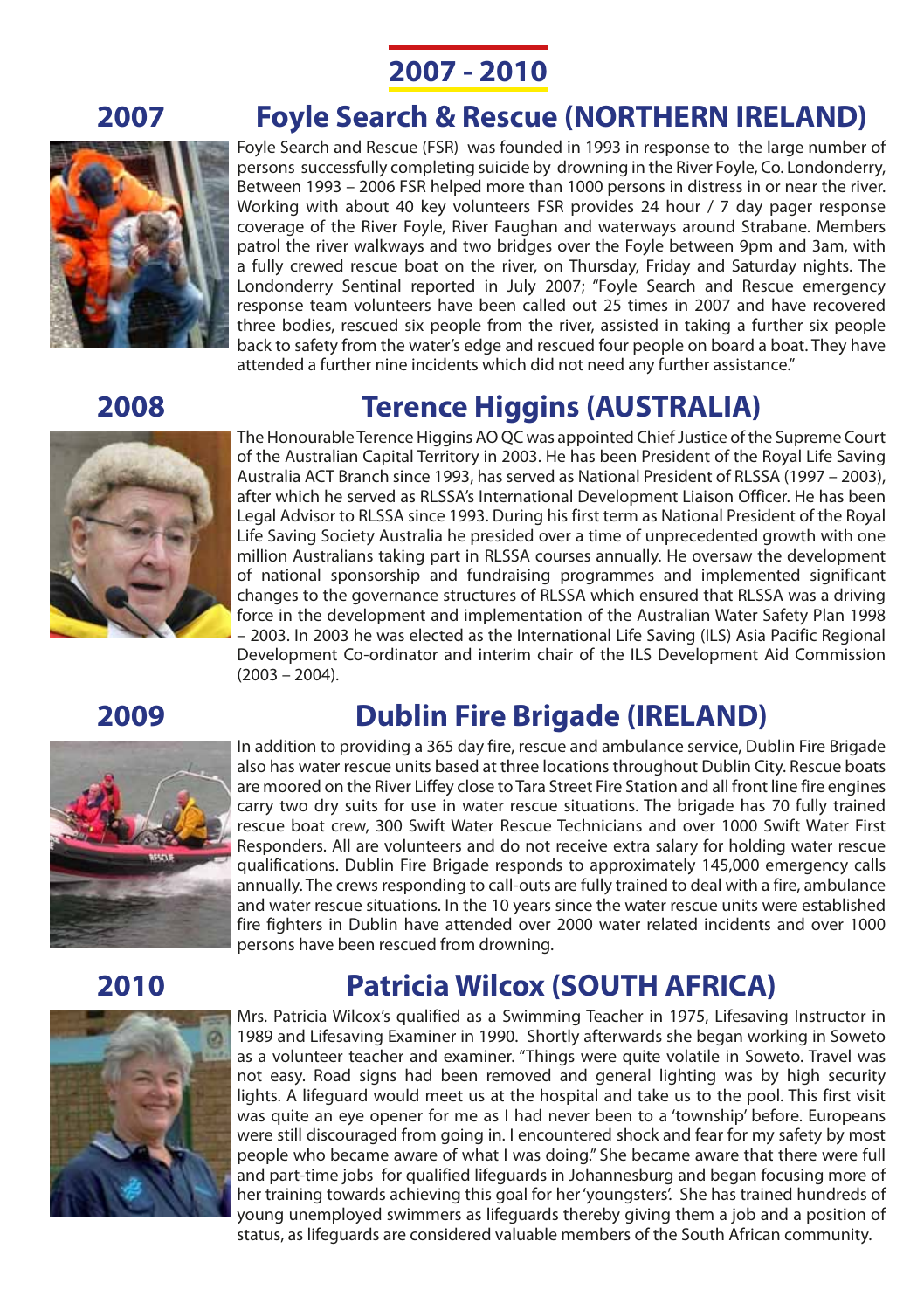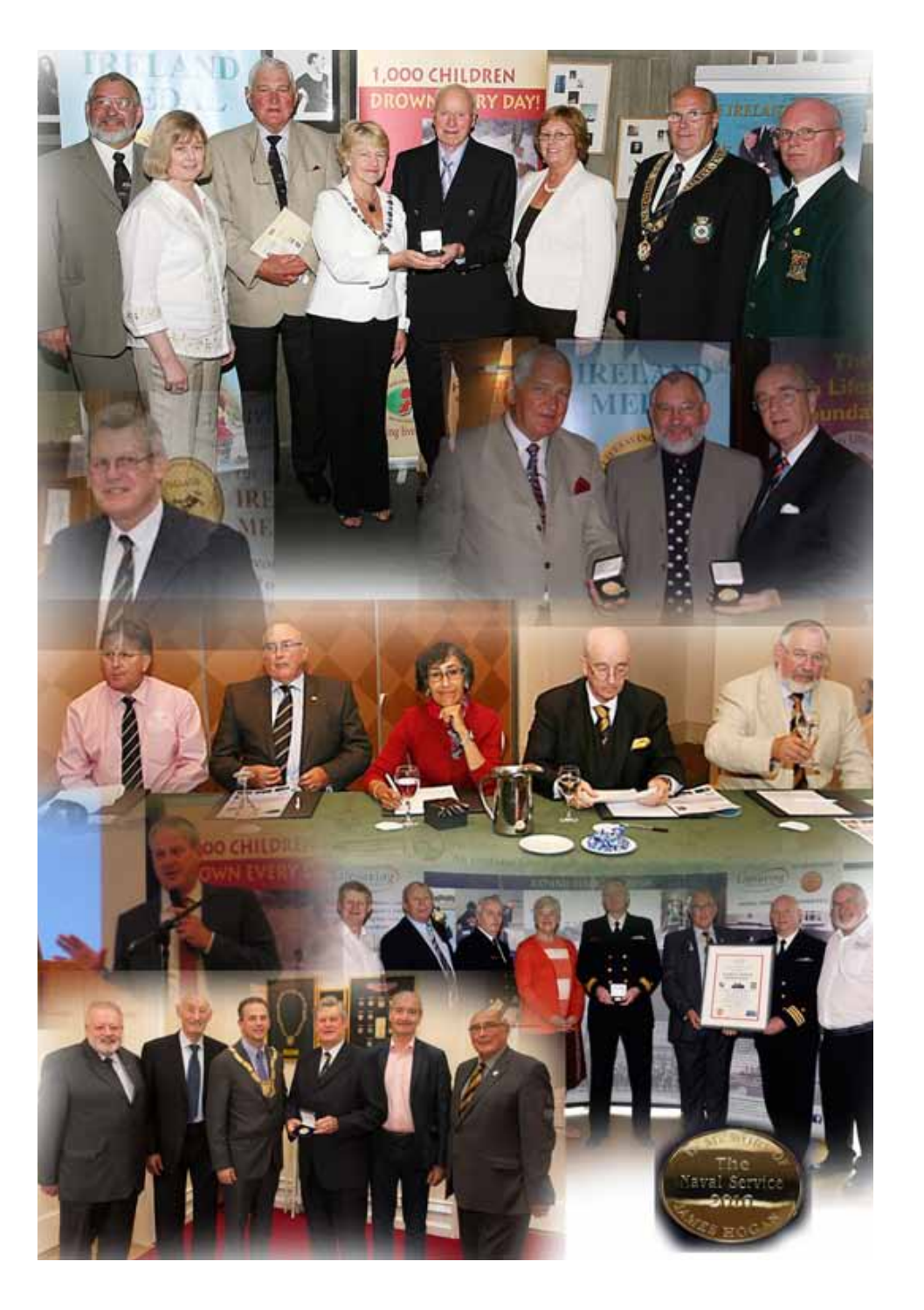

#### **2011 Linda Quan (UNITED STATES OF AMERICA)**

Linda Quan is a paediatric emergency medicine physician at Seattle Children's Hospital and Regional Medical Center and a professor in the University of Washington's Department of Paediatrics (Center for Child Health, Behaviour and Development). Dr. Quan has been involved in research and guidelines at a national and international level in paediatric resuscitation, emergency medical services and drowning. She was chief of emergency services at Seattle Children's Hospital for more than two decades. Dr. Quan is board certified by the American Board of Pediatrics in emergency medicine. She has served on many committees for the American Academy of Pediatrics, American Heart Association, Emergency Medical Services for Children (EMS-C), CDC Injury Prevention, and recently for the American Red Cross. She has spent a large part of her career on researching drowning, drowning prevention, and paediatric resuscitation for which she has received many awards.



#### **2012 John Connolly (IRELAND)**

John Connolly is a retired Primary School Principal Teacher. He joined the RLSS in 1973 and founded Waterford Lifeguard Club to provide RLSS lifesaving and lifeguard training. The club ceased operating in 2005 by which time over 10,000 adults and children had been taught to swim and over 1000 senior lifesaving awards received. Using his position as the local teachers' trade union representative he organised swimming instruction in schools. He established beach lifeguard services at Dunmore East and Bonmahon, Co. Waterford. He was elected to the RLSS IRELAND Branch Management Committee in 1976 serving in a number of roles including Branch President (2 terms) and Branch Secretary (5 terms). In 2003 he founded the Irish Lifesaving Foundation charity. He has regularly contributed to conferences presenting papers at various World Drowning Prevention Conferences. In 2009 he organised the first Lifesaving Foundation Drowning Prevention Conference which has continued since then. He has authored a number of drowning prevention documents.



#### **2013 Stephen Langendorfer (UNITED STATES OF AMERICA)**

Professor Stephen J. Langendorfer, Ph.D. is Director of the School of Human Movement, Sport, and Leisure Studies and Exercise Science at Bowling Green State University, Ohio, USA. He is a recognized authority in the areas of aquatics and lifespan motor development. He is the author of numerous scholarly publications in motor development, developmental aquatics and measurement and evaluation, including co-authoring Aquatic Readiness: Developing Water Competence in Young Children (1995). He has presented several hundred scholarly papers at international and national events. Since 1987 he has served as a volunteer water safety consultant to the American Red Cross for which he was awarded the Golden Whale Award from the Commodore Longfellow Society and Lifesaving Hall of Fame. He is the founding editor of the International Journal in Aquatic Research and Education (IJARE), a peer-reviewed scholarly publication. He was the first head lifeguard for the City of Ithaca's Cass Park Pool while coaching for Roy Staley's Ithaca Aquatics and then served as the first aquatic instructor and swim coach for the Lansing (N.Y.) Central Schools from 1974-1977.



#### **2014 Kevin Moran (NEW ZEALAND & UK)**

Dr Kevin Moran ONZM PhD has displayed long outstanding leadership and dedication to water safety and lifesaving involving his membership of International Life Saving's Research and Information Committee; Co-chairing the International Task Force on Open Water Drowning Prevention; he was a founding member of the New Zealand Drowning Prevention Council and WaterSafe Auckland, which he chaired for a number of years. He has been a frontline surf lifeguard for almost 50 years. Currently he is a Principal Lecturer in Health and Physical Education in the School of Curriculum and Pedagogy at the Faculty of Education, University of Auckland. His doctoral thesis is titled Re-thinking drowning risk: the role of water safety knowledge, attitudes and behaviours in the aquatic recreation of New Zealand youth. Recent publications include studies on toddler parent perceptions of CPR and drowning prevention, parental supervision of children at beaches, lifeguard CPR knowledge and beliefs, rock fisher water safety, defining swimming ability in the context of drowning prevention, and high risk behaviours among youth around water.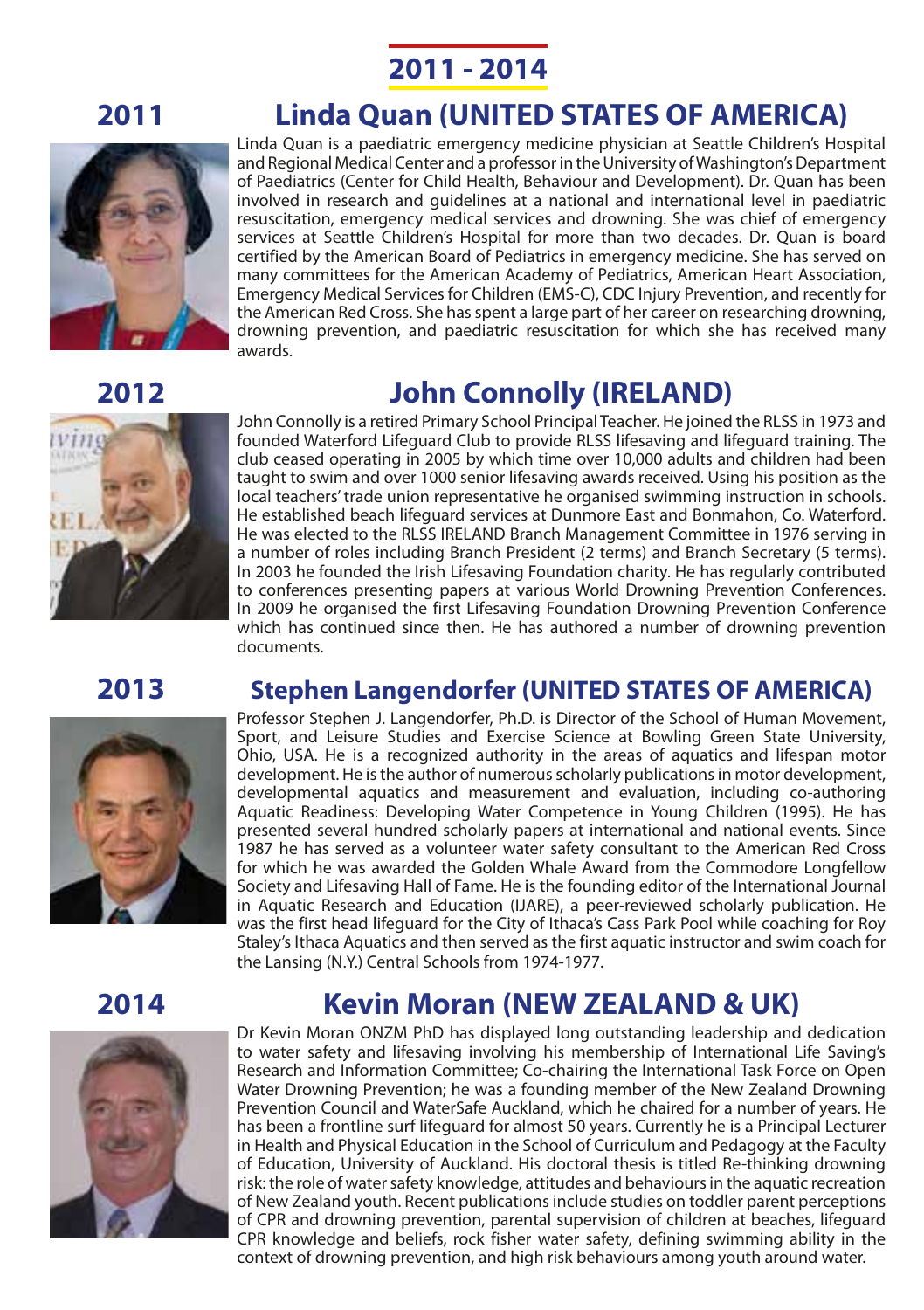

#### **2015 John Long (UNITED KINGDOM) International Medal**

Chief Superintendent (Rtd) John Long has lifesaving experience from local club level to international level. Between 1957 and 1991 he was a police officer rising to the rank of Chief Superintendent. He held RLSS posts as Trainer/Assessor, Treasurer, Secretary and Chairman in two different UK Branches. He has been President of the Warwick Life Saving Club since its formation in 1982 and was Chairman of the RLSS UK West Midlands Region between 2001 and 2011. In 2013 John was appointed President of The RLSS UK Warwickshire Branch. He was Commonwealth Secretary of the RLSS between 1992 – 2010; an Observer on the Board of the International Life Saving Federation (ILS) from 1994 until 2005; and Secretary to the ILS Development Commission between 1992 and 2005. Since 2008 he has been Patron of the Rashtriya Life Saving Society of India having been one of the prime movers in the establishment of the organisation in 1999. On 12th April 2012 John received the King Edward VII Cup from HM Queen Elizabeth II during a private audience at Windsor Castle.

#### **2016 Brendan Donohoe (IRELAND) Individual Medal**



Brendan Donohoe has been awarded the 2016 Individual Ireland Medal in recognition of 50 years of continuous exceptional service to saving lives from drowning as a lifeguard, a lifesaving teacher, a lifeguard trainer/assessor and as a lifesaving administrator. Joining the RLSS in the 1960's Brendan served on the Ireland Branch executive as Branch Membership Secretary, Branch Technical Officer, Branch Chief Examiner, four terms as Branch President, and be elected to the RLSS UK National Executive Board representing the Republic of Ireland and Northern Ireland Branches as Ireland Region member. On 20th June 2016 his RLSS Monkstown Lifesaving Club celebrated its 40th birthday. Brendan can usually be found on Thursday nights in the Blue Pool Monkstown teaching lifesaving or training lifeguards. He was a founding member of the Irish Lifesaving Foundation and from 2010 has been Chairperson of the restructured Lifesaving Foundation. In this role he has supported the provision of financial and technical aid to lifesaving groups in developing countries visiting Africa twice.



**2016 The Naval Service (IRELAND)** The 2016 Ireland Medal was awarded to The Irish Naval Service in recognition of its

permanent role as on-scene coordinator in deep sea Search and Rescue (SAR) lifesaving operations and its recent humanitarian rescuer role in the Mediterranean Sea. The Irish Government decided to send naval ships to the Mediterranean as part of the European Union refugee response. In May 2015 LÉ Eithne entered the Mediterranean and took up station off the coast of North Africa where over 8 weeks they saved 3,376 migrants. The LÉ Niamh replaced LÉ Eithne in July 2015 on a three month mission rescuing more than 4,100 people. In October 2015 LÉ Samuel Beckett replaced LÉ Eithne and by the end of 2015 over 8,000 migrants had been rescued from drowning by Irish Naval Service ships. LÉ Róisín was deployed to the Mediterranean on 01 May 2016 and rescue a total of 1,264 people. LÉ James Joyce, replaced LÉ Róisín in July with LÉ Samuel Beckett taking over at the end of September. By October 2016 over 10,000 persons had been rescued from drowning in the Mediterranean.

### **2017 Shayne Baker (AUSTRALIA)**



Dr. Shayne Baker OAM was awarded the 2017 medal in recognition of his long exceptional service to saving lives from drowning worldwide. Shayne has been involved for over 30 years in all aspects of lifesaving in Australia and in the Asia/Pacific Region, from teaching basic water safety to children to leading a team of beach lifeguards. As a lifesaving administrator he has served as Royal Life Saving Society Australia National President (2003 – 2009) and is currently serving a four year term as Commissioner of the International Life Saving Federation's Rescue Commission. In his Queensland City of Toowoomba Shayne is the leader of a team of dedicated aquatic professionals facilitating an annual summer lifesaving programme for older children. For 20 years he worked as a volunteer lifeguard initially with Neptune RLSC and currently as a member of Miami Surf Life Saving Club on Australia's Gold Coast. Shayne was awarded the Order of Australia Medal for services to lifesaving in 2012. He was Toowoomba Regional Council Australia Day Citizen of the Year 2017.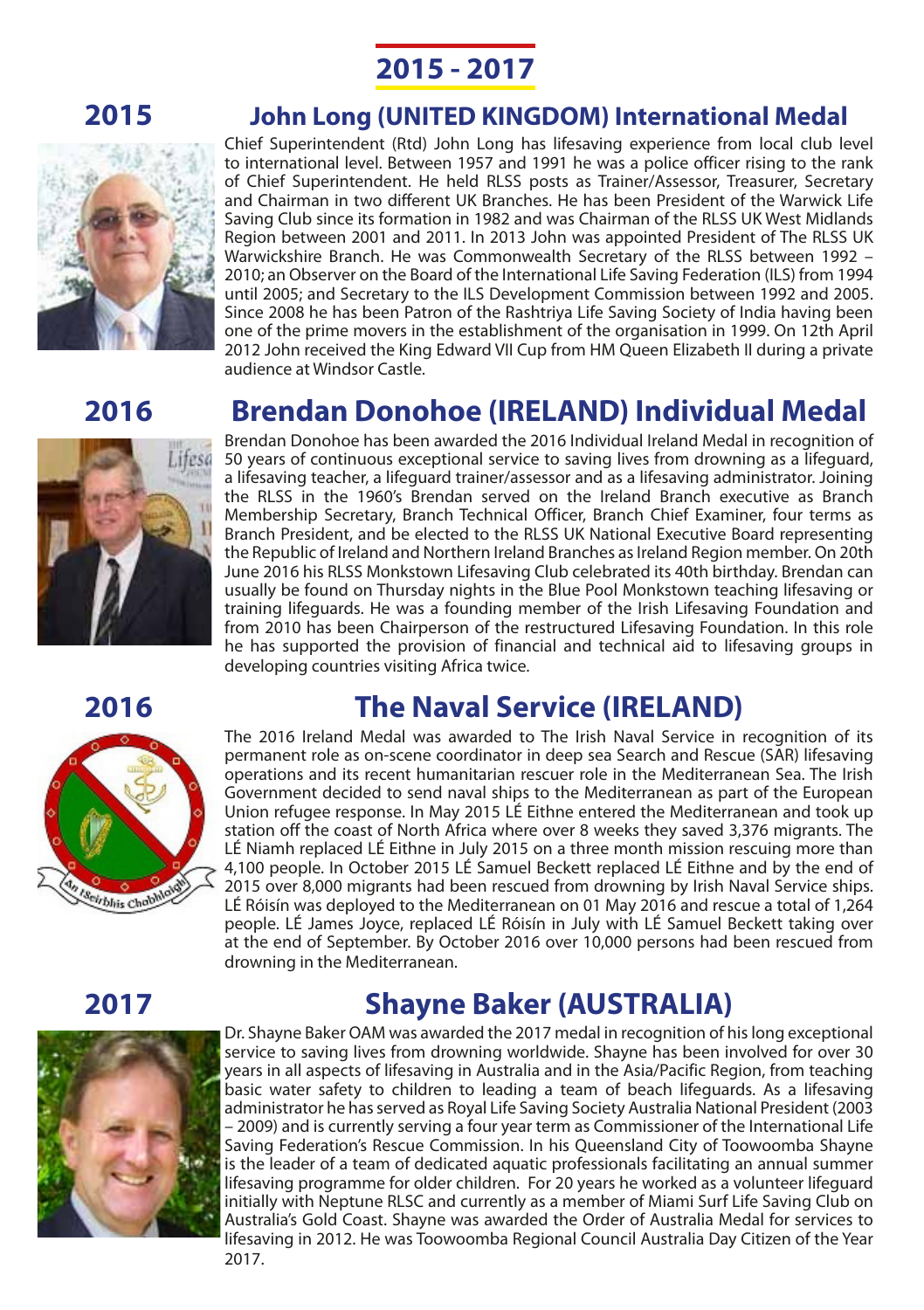

**IRELAND MEDAL CEREMONY**

**Monday, 24th February, 2020 Dooley's Hotel, The Quay, Waterford.**

### **PROGRAMME**

| 7.00 p.m. | Photographs                                                                                        |                                                                           |
|-----------|----------------------------------------------------------------------------------------------------|---------------------------------------------------------------------------|
| 7.30 p.m. | Welcome & Safety Messages<br>Introduction of Guests Present                                        | Vincent Flynn<br>Chairperson, Lifesaving Foundation                       |
| 7.45 p.m. | Presentation of cheque to<br>The Foundation                                                        | Matt Givens,<br>President, Garda Síochána<br>Retired Members' Association |
| 7.50 p.m. | "Post Traumatic Stress Disorder<br>and Police Officers"                                            | Lee Howard<br>Manchester Constabulary                                     |
| 8.05 p.m. | "The Ireland Medal"                                                                                | John Connolly<br>Secretary, Lifesaving Foundation                         |
| 8.20 p.m. | "The Hogan Brothers"                                                                               | John Walsh<br>Grandson of Jimmy Hogan                                     |
| 8.30 p.m. | Address by Commodore Malone                                                                        | Commodore Michael Malone,<br>Flag Officer, Irish Naval Service            |
|           | Reading of the Medal Citation                                                                      | <b>Vincent Flynn</b>                                                      |
|           | Presentation of Ireland Medal<br>and Waterford Crystal                                             | Commodore Malone                                                          |
|           | Messages of Congratulations<br>from former Ireland Medal recipients Ireland Medal recipient (2016) | <b>Brendan Donohoe</b>                                                    |
| 9.00 p.m. | Address by Ireland Medal Recipient                                                                 | Prof. Michael Tipton, MBE                                                 |
| 9.25 p.m. | Close of Ceremony                                                                                  | Vincent Flynn                                                             |
|           |                                                                                                    |                                                                           |

#### **TUESDAY MORNING, 25th February, 2020 at 10.00 a.m.**

Professor Tipton will deliver a lecture to an invited audience in Waterford Institute of Technology's Luke Wadding Library on the physiology of drowning. The lecture is titled *"The cause of the cause of drowning".*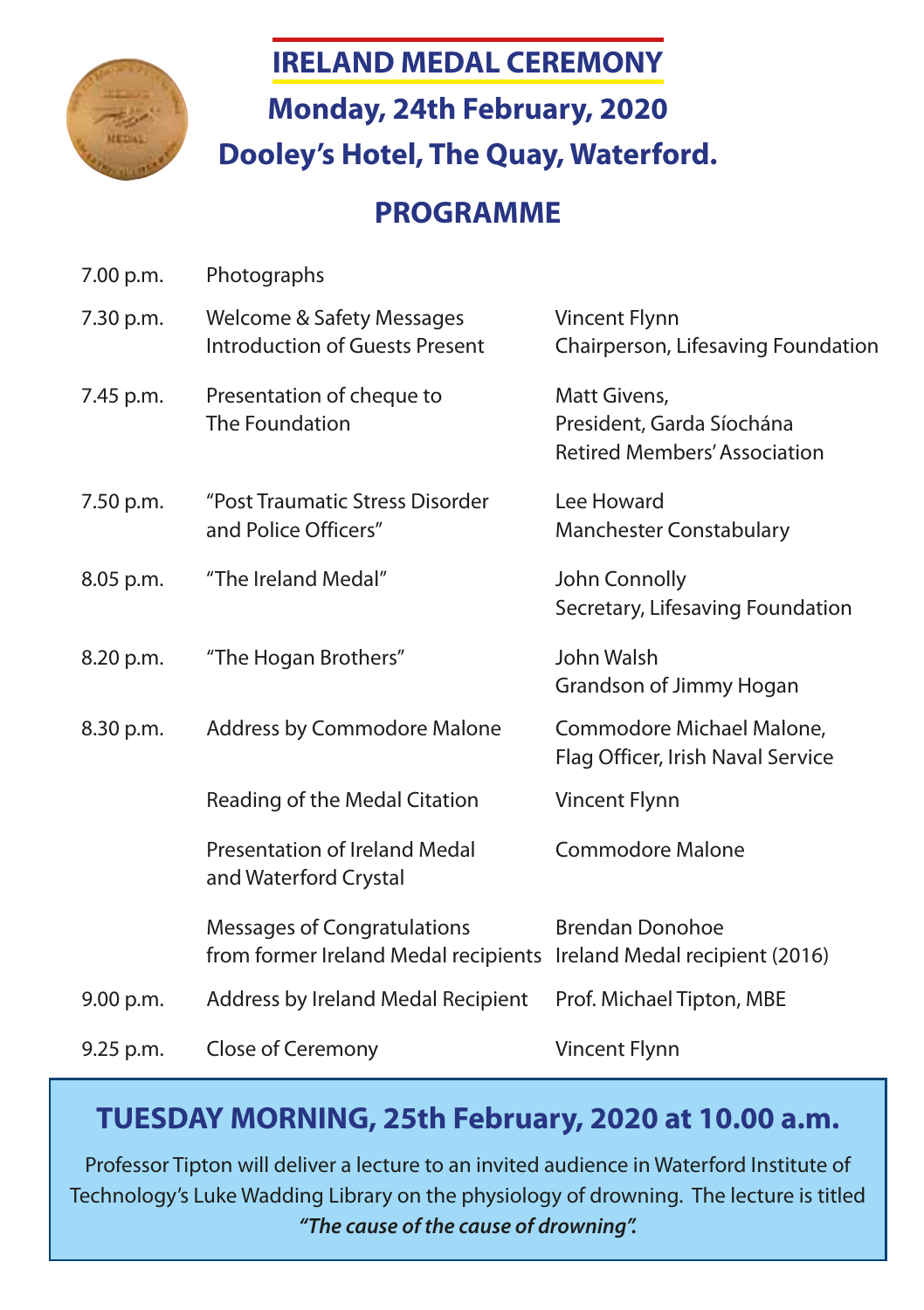### **2019 Ireland Medal Recipient**

### **Professor Michael Tipton, MBE, PhD (United Kingdom)**



Professor Michael Tipton MBE has had a long involvement in saving lives from drowning worldwide. In addition to his survival research Mike is a Trustee and Director of Surf Life Saving GB (SLSGB) and recently completed 10 years on the Royal National Lifeboat Institution's (RNLI) Medical & Survival Committee and is a member of the Council of RNLI. He provides technical input on the physiological responses associated with immersion-related deaths and the prevention, rescue, and treatment of immersion casualties. In recognition of his contribution to SLSGB, he was awarded life membership earlier this year. He was

made Honorary Life Member of the International Association for Safety & Survival Training in 2004. Mike is also a member of the medical committee of the Society for Anhidrotic Ectodermal Dysplasia; a member of the Maritime Coastguard Agency's Immersion Casualty Review panel; and a co-founder of the International Drowning Researcher's Alliance.

Mike's maternal ancestor Timothy Cavanagh emigrated from Ireland to Bristol, England. He is married to Carole, they have two grown up children, Sam and Jenny.

### **PROFESSIONAL CAREER**

He is Associate Head (Research), Department of Sport & Exercise Science, at The University of Portsmouth. He was based at the Institute of Naval Medicine (INM) from 1983 to 2004 and was Consultant Head of the Environmental Medicine Division from 1996. He has spent 35 years working in the areas of thermoregulation, environmental and occupational physiology. He and his colleagues in the Extreme Environments Laboratory examine the physiological and psychological responses to adverse environments and the selection, preparation and protection of those who enter such environments. He provides advice to a range of universities, government departments, industries, medical, search and rescue and media organisations.

He has published over 600 scientific papers, reports, chapters in these areas as well as the books, "The Essentials of Sea Survival" (Golden & Tipton, 2002) and "The Science of Beach Lifeguarding" (Tipton & Wooler, 2016). He has been a consultant in survival and thermal medicine to the Royal Air Force and UKSport, chaired UKSport's Research Advisory

Group and sits on the English Institute of Sports' Research & Ethics Advisory Board. He was Senior Editor of the journal "Extreme Physiology and Medicine" until 2016 and is currently Editor-in-Chief of The Physiological Society's journal "Experimental Physiology". He is a Fellow of both the Royal Society of Medicine and The Physiological Society. He was awarded an MBE in 2018 for his services to physiological research in extreme environments. *Carole and Michael Tipton*

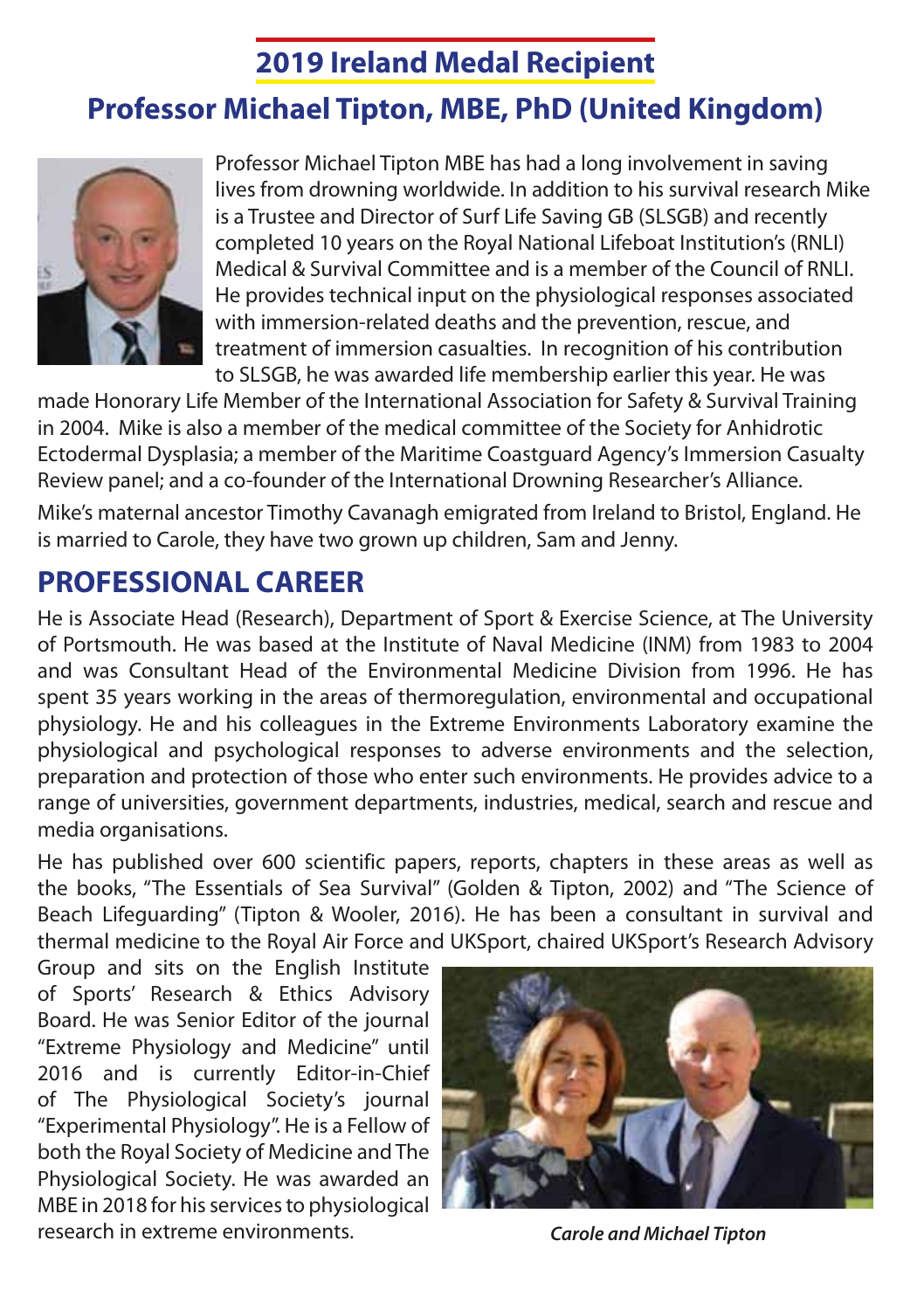

#### **2018 Joost Bierens (NETHERLANDS) International Medal**

Professor Joost Bierens of the Netherlands name is linked with some of the greatest contemporary achievements in world lifesaving. His first experience with water safety was working as a beach lifeguard during medical school vacations (1974 to 1980) when he became interested in aquatic emergencies and water safety. In 1996, he completed his PhD thesis: "Drowning in the Netherlands, Pathophysiology, Epidemiology and Clinical Studies". He was the coordinating editor of "The Handbook on Drowning, Prevention, Rescue and Treatment" (2006) which contained papers from 179 contributors from over 40 countries and its successor 'Drowning' (2014). He has published over 150 scientific peer-reviewed articles and chapters on lifeguarding, drowning, hypothermia and water safety. He was appointed the first Professor in Emergency Medicine in the Netherlands at the Department of Anaesthesiology of the VU University Medical Center until his term ended in 2009. Since 2015 he is the visiting professor at the Department of Emergency Medicine of the Vrije Uniiversiteit Brussels and thesis coordinator of the European Masters in Disaster Medicine.



#### **2019 Professor Michael Tipton, MBE, PhD. (UNITED KINGDOM)**

Professor Michael Tipton MBE has had a long involvement in saving lives from drowning worldwide. In addition to his survival research Mike is a Trustee and Director of Surf Lifesaving GB (SLSGB) and recently completed 10 years on the Royal National Lifeboat Institution's (RNLI) Medical & Survival Committee and is a member of the Council of RNLI. He provides technical input on the physiological responses associated with immersionrelated deaths and the prevention, rescue, and treatment of immersion casualties. In recognition of his contribution to SLSGB, he was awarded life membership earlier this year. He was made Honorary Life Member of the International Association for Safety & Survival Training in 2004. Mike is also a member of the medical committee of the Society for Anhidrotic Ectodermal Dysplasia; a member of the Maritime Coastguard Agency's Immersion Casualty Review panel; and a co-founder of the International Drowning Researcher's Alliance.

> NE SCIENCE OF **BEACH**

**LIFEGUARDING** 

Mike's maternal ancestor Timothy Cavanagh emigrated from Ireland to Bristol, England. He is married to Carole, they have two grown up children, Sam and Jenny.

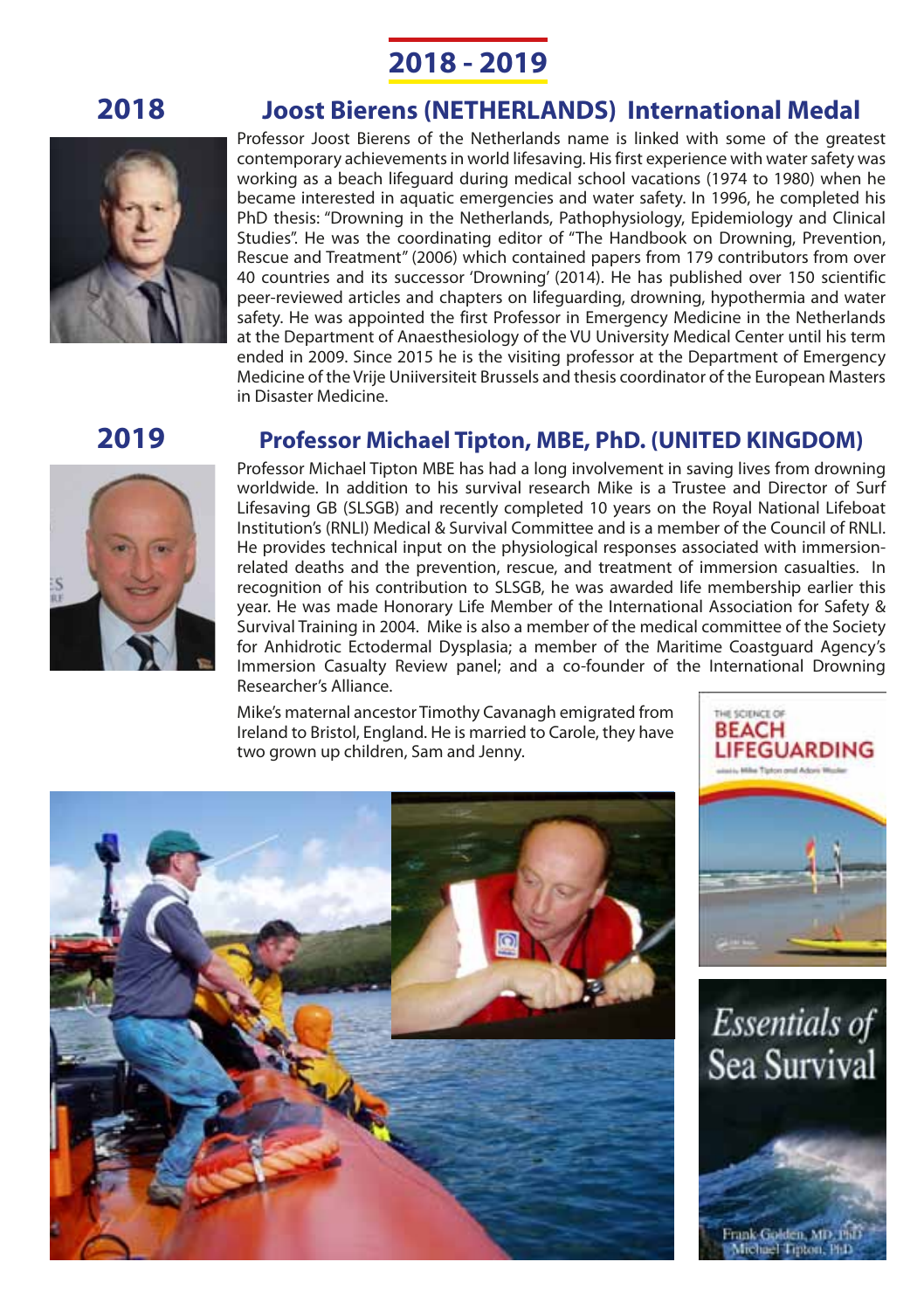#### **Recognition Awards**

In 2016 the Foundation Board decided to recognise the contribution made by founding member Vincent Flynn to lifesaving in general and to the Foundation in particular. An A4 size parchment was presented to Vincent at the start of the medal ceremony. In November 2018, wanting to highlight the success of foot patrols in suicide by drowning prevention, an award was made to Wexford Marine Watch who had reduced a 15 deaths a year rate in Wexford Harbour to zero over 3 years. A title was needed for the award and it was called a Recognition Award. In 2019 we presented a Recognition Award to Dr Bob Stallman who does have 25 years exceptional service to lifesaving but no Irish ancestry. The board decided to continue with the Recognition Award without it having any of the limitations associated with the Ireland Medal. It would not be an annual award and there would not be a single award limit per year. To standardise terminology we adopted the overall name Ireland Awards with two sub-divisions – The Ireland Medal and The Recognition Award.

#### **2016 Vincent Flynn (IRELAND)**



Vincent Flynn came to lifesaving from the Order of Malta's Waterford Unit where he had been a volunteer member for many years with the position of Cadet Master and first aid instructor. He served as Chairperson of Waterford Lifeguard Club for some years, qualified as a Lifeguard Trainer Assessor, was a member of Bonmahon Lifeguard Club and Bonmahon Lifeboat, served on the Executive Committee of RLSS IRELAND for some years and was a founding member and one of the first Directors of the Lifesaving Foundation. He owns the company AlphaDP and has printed all Foundation documents, leaflets and brochures.



# **2018 Wexford Marine Watch (IRELAND)**

The charity Wexford Marine Watch organises suicide prevention patrols along Wexford Quays, Estuary and Harbour. Local statutory and voluntary emergency services – Wexford RNLI, Civil Defence, An Garda Síochána, the National Ambulance Service, Order of Malta Ambulance Corps, Wexford Fire Service, Irish Coast Guard and Wexford Local Authorities, – came together in 2012 to ensure a swift, co-ordinated response to someone in difficulty. Before 2012 there was an average of 15 deaths annually in the harbour and in the first four years of Wexford Marine Watch patrols nobody lost their life to suicide.

#### **2018 Colin Macdonald (SCOTLAND & LESOTHO)**



Octogenarian Colin Macdonald OBE, BA, MA was first awarded a RLSS Bronze Medallion in 1951 in Scotland and more recently in Lesotho in his honorary role as President of the Royal Lesotho Lifesaving Association (RLLA). By profession he is a retired school Head Teacher, having worked as a teacher in Africa for over 50 years in Nigeria, Ghana, and Lesotho, retiring at the age of 75 years. He built 3 swimming pools in his schools mostly using student labour. He was honoured with an OBE in 2011 for his services to education in Africa. His interests are swimming, lifesaving, mountain climbing, hill walking, and messing about with vintage cars and old machinery. The award was presented in recognition of his outstanding work in building RLLA into a national organisation within Lesotho and in playing a productive role in international lifesaving.



#### **2019 Robert Stallman (NORWAY & TANZANIA)**

Dr Robert (Bob) Stallman PhD is a retired Associate Professor from the Norwegian School of Sports Science's Department of Physical Performance. He has over 50 published research papers in his name as the lead or associate author. He is a member of The International 'Can You Swim?' Project team which is attempting to define 'being able to swim'. The project team published "From Swimming Skill to Water Competence: Towards a More Inclusive Drowning Prevention Future" and "Guiding Principles: Water Competence to Drowning Prevention". With his friends and colleagues Bob set out to identify the essential competencies which should be learned/taught for drowning prevention. Supporting each with research evidence. They urged that "water competence must take on a more comprehensive role in water safety education, especially related to drowning prevention". Other papers of his include "Decrement in Swimming Performance with Added Burden of Outer Clothing" and "The Effect of Waves on the Performance of Five Different Swimming Strokes" and "Can You Swim: Real and Perceived Water Competency Among Young Adults. He divides his time between Norway and Tanzania.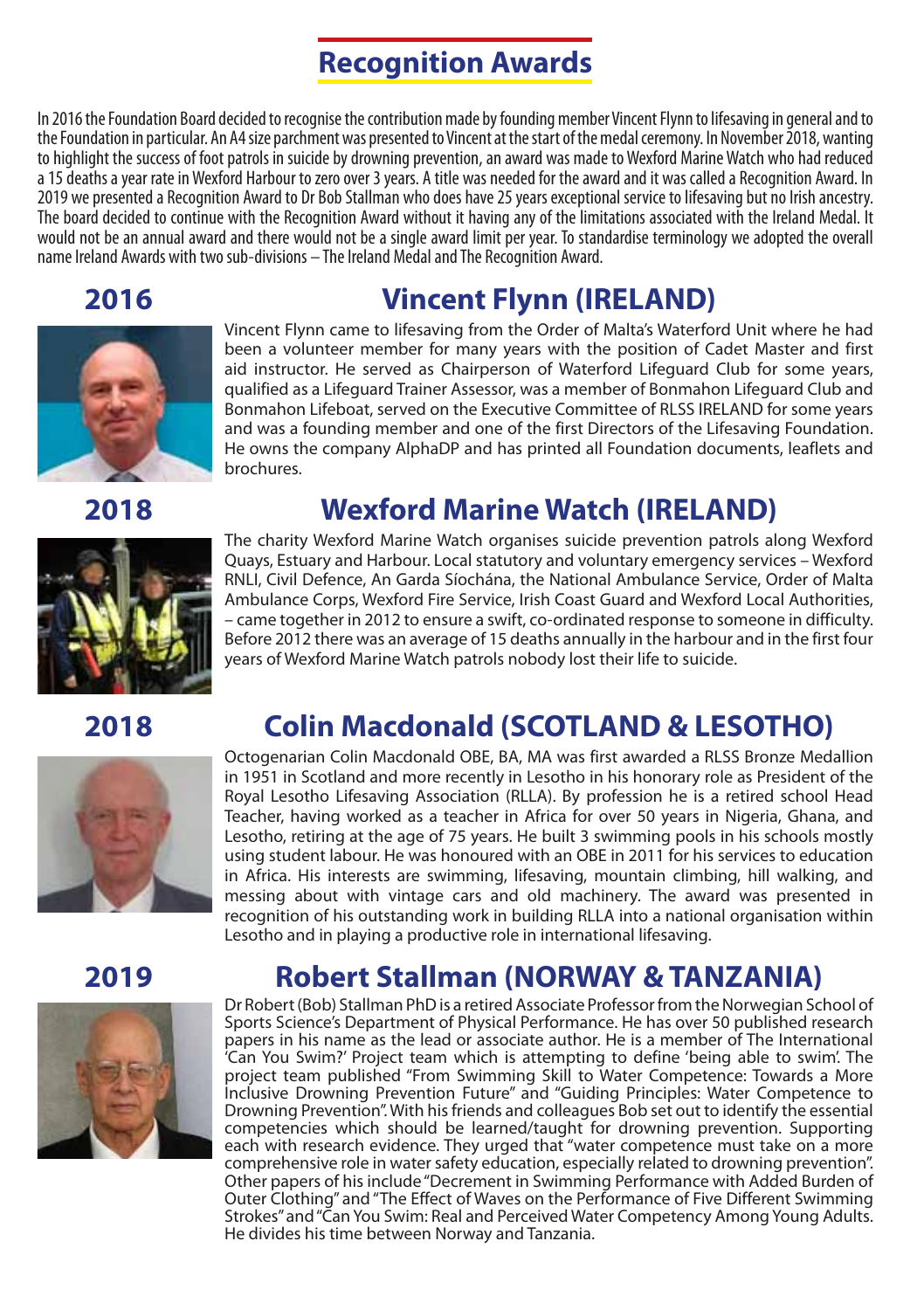## **DROWNING RESEARCH** SAVES LIVES

Research undertaken by the Lifesaving Foundation is of a practical life saving nature. Topics currently being researched include swimmer survival in drowning situations, foot patrols as a suicide prevention measure, and foreign holiday drowning prevention

> **Assoc Professor Bob Stallman** speaking in WIT ARENA of the survival of swimmers in drowning situations

Liferavine

Professor Joost Bierens MD speaking in WIT's School of Health Sciences on the history of the resuscitation or drowned persons



Back Row - Left to Right- Lt. Cdr Eddie Mulligan Insh Naval Service, Mr Niat Curtin Fire Chief, Waterford Fire Service, Mr Brandan Dononce Lifesaving Foundation C<br>Insp Nichael Cleary (Rid) Chief Suor John Long (Rid) Intern saving Foundation Charry nnelly Lifesaving Foundation Secretary. Professor Willie Donnelly President of Waterford Institute of Technology, Supr Matt Cosgrave (Rtd) President, Garda Slochâns Retired Members Association.

Members Association,<br>Dr Susanes Denielfer Head of Department of Nursing & Neath Cars at Waterford Institute of Technology, Prof Josef Biennes MD, PRD, Dr Michael Bergin Sc<br>Waterford Institute of Technology, Barry Kennedy F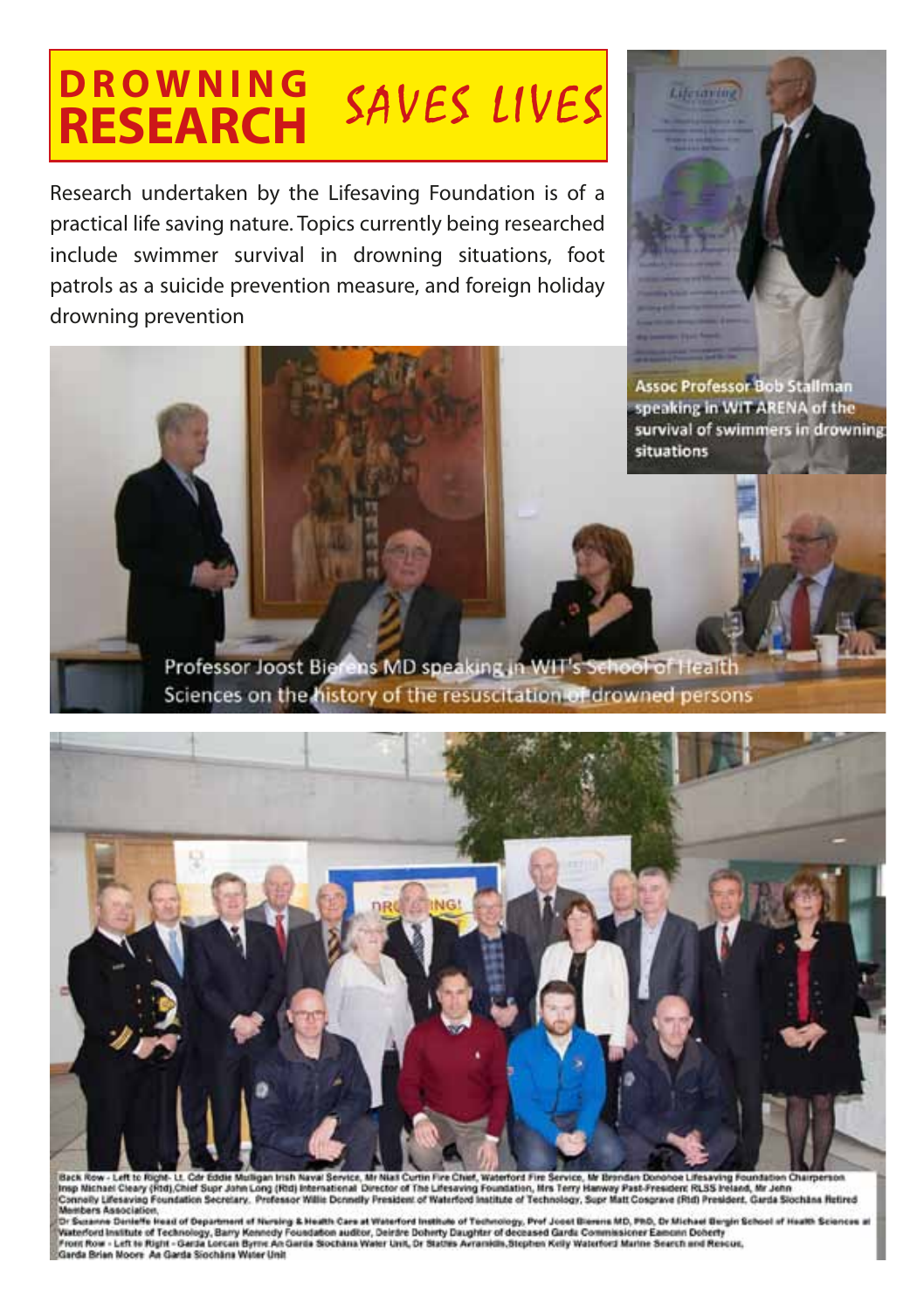### **LIFESAVING FOUNDATION COLLECTION IN LUKE WADDING LIBRARY, WIT**

The Lifesaving Foundation Collection is a Drowning Research Library within Waterford Institute of Technology's Luke Wadding Library. The joint aim of the Foundation and WIT is to create in Waterford a world leading drowning research library with open access to all interested persons worldwide.



Presentation of Books to The Luke Wadding Library at Waterford Institute of Technology Presentation or sooss to the Lawe watoney Lionery at Watertoro institute or tecnscorpy.<br>Pref Joost Bierens MD, PhD Editor of The Handbook on Drowning, Professor Willie Domelly President of Waterford<br>The John Connoily Life Control

#### **LIFESAVING FOUNDATION ANTHEM**

The Foundation's anthem "Do Not Go Gentle", composed by Dr Martin O'Leary, can be heard on You Tube at https://www.youtube.com/watch?v=dkcdt1xv6Pw&t=9s. It was first performed in Ireland at the Ireland Medal ceremony in Ireland's Naval Base. In 2019 it was performed at a concert in Maynooth University's choral chapel.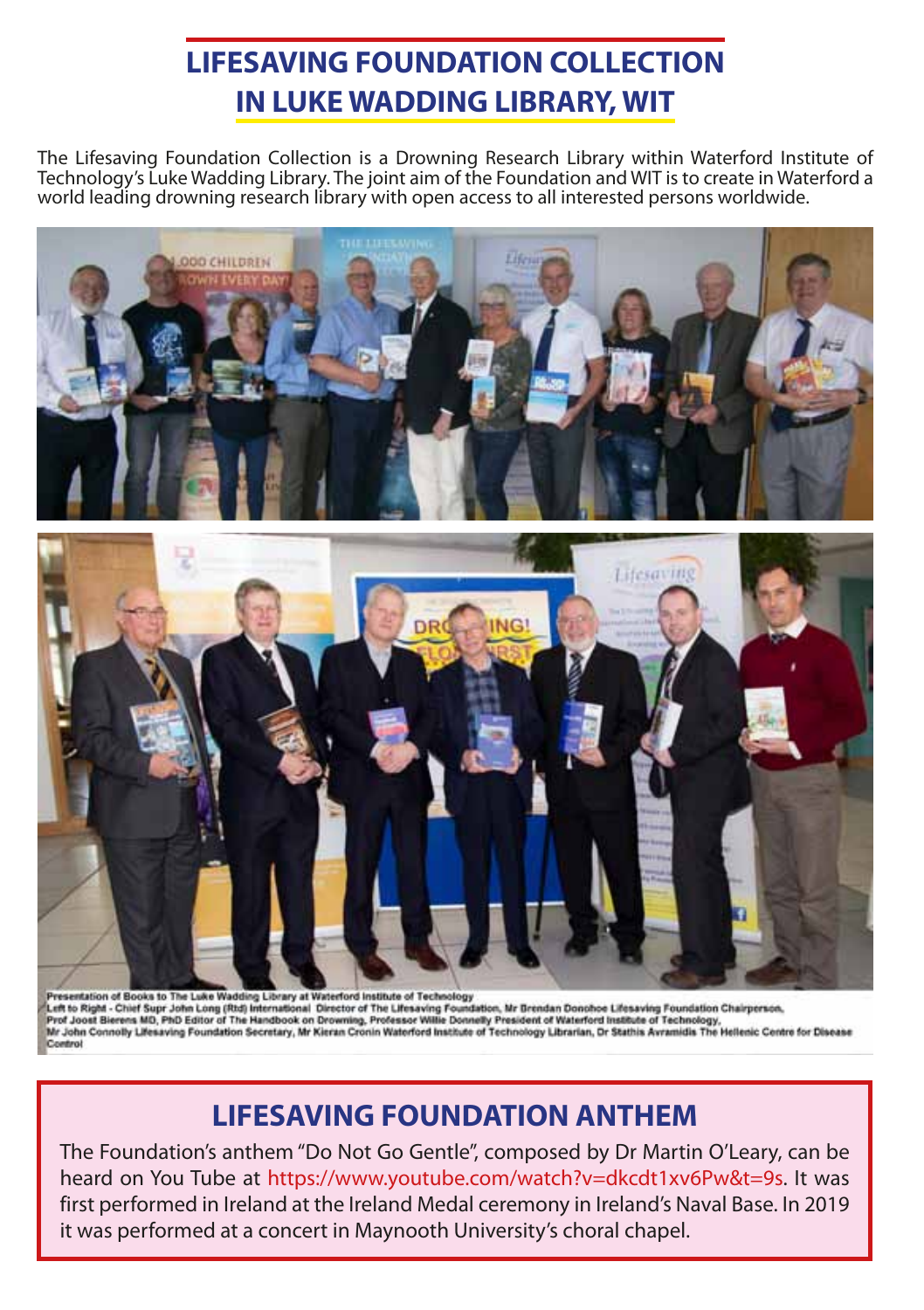### **THE NEW ROSS HOGAN BROTHERS**

*The Ireland Medal and Ireland Parchment are sponsored by descendants of the Hogan family from New Ross, County Wexford, in memory of brothers Dr JJ Hogan MD, Ireland's sculling champion Thomas Hogan, and extraordinary lifesaver James Hogan.*



*James Hogan outside his shop in New Ross c.1940*

**"An expert swimmer in his day, he held the unique record of rescuing thirty lives from the River Barrow."** *James Hogan Obituary, New Ross Standard. (1946)*

### **SEPTUAGENARIAN RESCUES CHILD FROM DROWNING**

*"The child, who is aged about six years, was riding a bicycle along the Quay, and when close to the edge the machine made a sudden turn and toppled over the parapet into the river, which was then in flood tide, taking the rider with it. Mr Hogan was sitting some distance away...dived into the water without taking off boots or clothes, not even his hat. He swam to where the child had disappeared, dived and brought her to the surface, and then swam with her to the quay wall and lifted her up to the people standing on the edge." July 1940.*

### **ROYAL HUMANE SOCIETY AWARD CITATION**

*"An incident occurred on the occasion of the New Ross Regatta in July when a little boy fell into the river and sank. Mr. James Hogan without waiting to divest himself of either clothes or boots jumped in, dived to the bottom and rescued the boy who was in an exhausted condition and then swam 50 yards to the landing stage."*

#### **THOMAS HOGAN**



*"International oarsman Mr. Thomas Hogan, deceased brother of James Hogan,in his life time saved 14 people from drowning."*

*New Ross Standard (1940)*

#### **FR. THOMAS HOGAN**



*Fr. Tom Hogan next to his grandfather's banner.*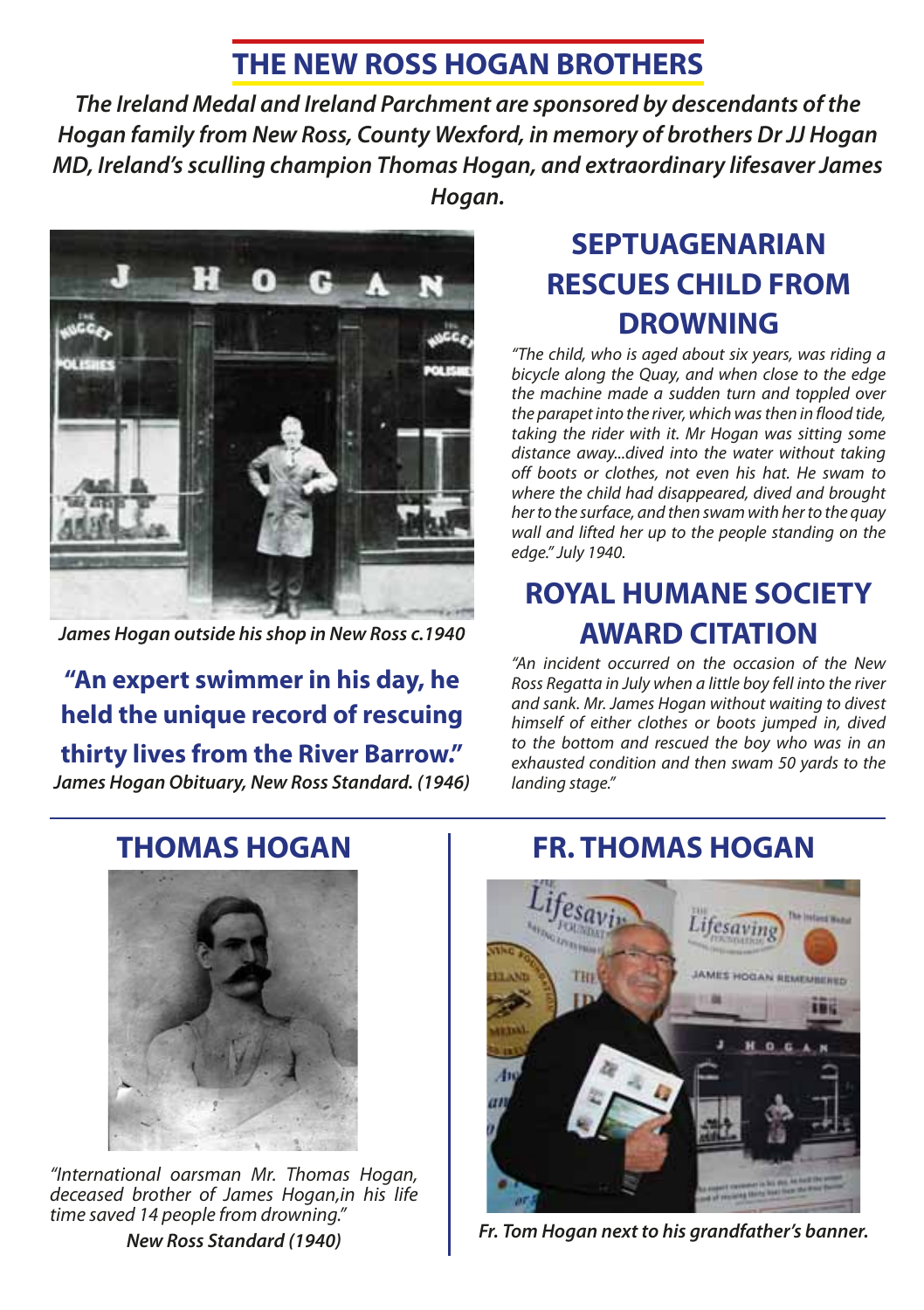#### **THE IRELAND MEDAL**

#### **Criteria & Nomination Process**

- 1. The Ireland Medal may be awarded annually to an Irish citizen or person of Irish descent in recognition of a long (25 years plus) exceptional contribution to saving lives from drowning. Every third year the Foundation may award an International Ireland Medal to a person who does not have proven Irish ancestry. The next international year is 2021.
- 2. The medal may be awarded to an Irish organisation deemed through the collective actions of its members over a substantial period – to have made a significantly exceptional contribution to water safety / rescue inside Ireland or worldwide.
- 3. Nominations will normally be made by Lifesaving Foundation members, Ireland Medal recipients, or national lifesaving bodies. The Secretary of The Lifesaving Foundation will receive nominations from other persons or bodies and if deemed to be of sufficient merit such nominations will be considered.
- 4. The first step when making a nomination is to write a covering letter to the Lifesaving Foundation Secretary outlining the achievements of the person being nominated and his or her Irish connection. This should be accompanied by copies of any available supporting documentation. The closing date for nominations is 30th September in any year. To avoid possible disappointment persons nominated should not be informed of a nomination beforehand.
- 5. It should be noted that the Lifesaving Foundation does not reimburse travel costs incurred by those attending a medal presentation ceremony. The Foundation may provide accommodation in Ireland for up to two persons sharing one room for a period of time sufficient to enable a recipient attend a medal ceremony.
- 6. If no nomination of a sufficient merit is received the committee may decide not to award a medal for that year.
- 7. If a number of suitable nominations are received the committee may decide to award more than one medal for that year or may decide to award a special medal mid-year.
- 8. Correspondence to: The Lifesaving Foundation, 11 Iveragh Close, Lismore Lawn, Waterford City, X91K5XR





### **RECOGNITION AWARD Nomination Process**

Nomination for a Recognition Award should be made by way of a covering letter to the Secretary outlining the lifesaving achievements of the person or group being nominated. The Secretary will respond to this and take the matter further.